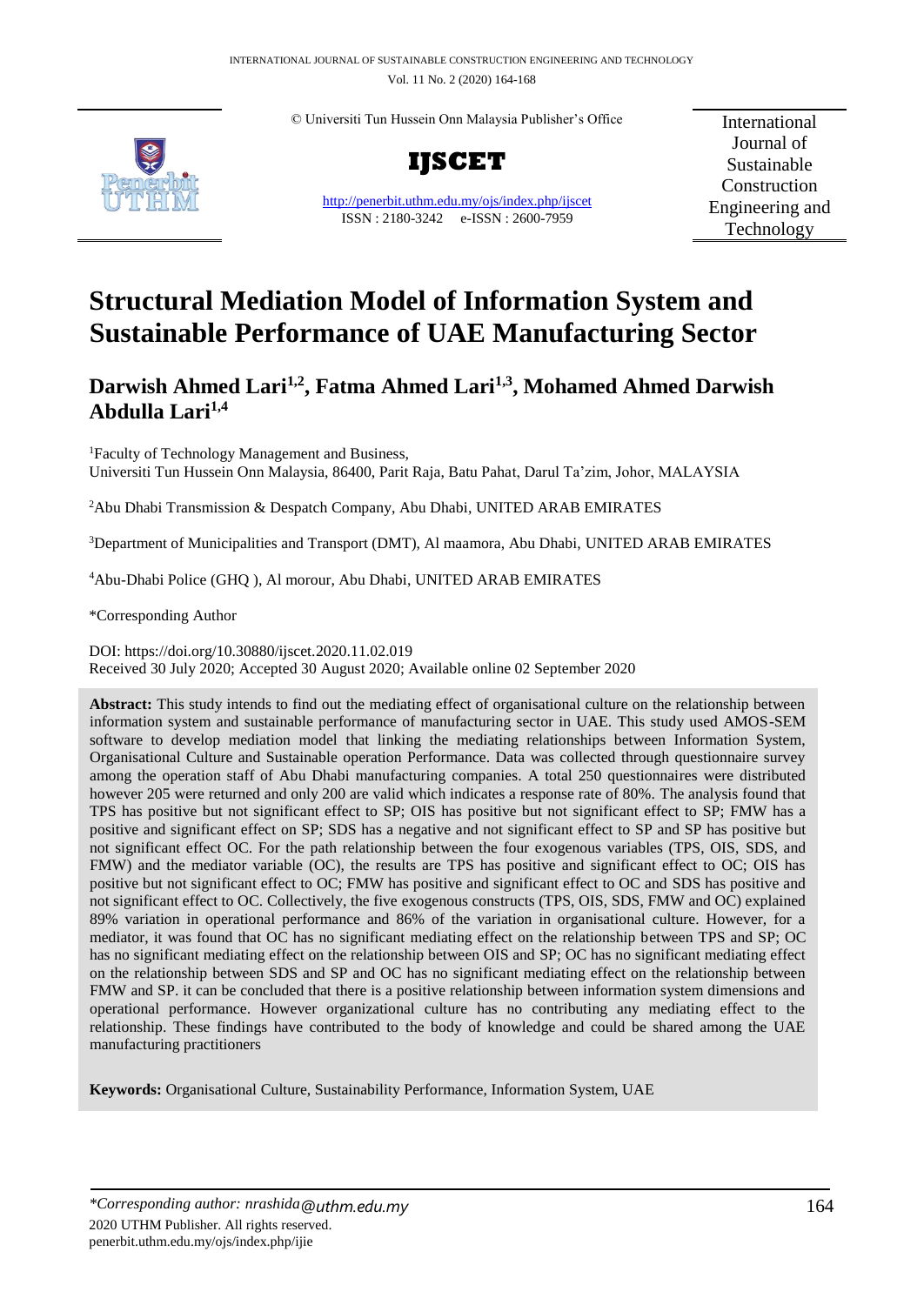#### **1. Introduction**

The manufacturing industry plays a very vital role in the economic growth and development of many countries including UAE. One of the important performance criteria in manufacturing is sustainable operation performance (SP) which relates to the utilization of all resources (people/assets/time) to deliver lower cost and higher quality products, services to the customers in the shortest time possible. The sustainable performance depends on information system (IS) in many ways, such as through industrial technology applications or/and through its multiple administrative applications such as measuring the return on investment (ROI) and return on assets (ROA), relative profitability, economic input and outputs, total revenue and others. The literature review indicates that there is no much researches on the role of information system plays on operational performance and also its roles to lead to operational performance in the UAE manufacturing industry. Hence, this study intends to find out the mediating effect of organisational culture on the relationship between information system and sustainable performance of manufacturing Companies in UAE.

## **1. Literature Review**

#### **1.1 Information System**

According to (Davis, 2000), information systems comprise of the information technology infrastructures, application systems, and staff that use information technology to dispense information and communication services for transaction handling, operations, administration and management of firms. To (Jerbi *et al.* 2007) infrastructure of an information system contains system applications, data, servers and the network. (Jerbi *et al.* 2007) maintained that information system resources are a mixture of features consisting of a firm's knowledge and capability, internal and external relationship between the ICT elements with business divisions and external stakeholders, technical skills and infrastructure. (Davis, 2000) upheld that information technology systems and applications for transactions and operations are what make an information system, which supports administrative and management functions, organisational communication and coordination, and is essential for adding value to products and services. In this study the information system considered are the four dimensions of information system in the manufacturing sector which are Transaction Processing System [TPS], Operation Information System [OIS], Decision Support System [DSS] and Financial Manager's Workbench [FMW].

#### **1.2 Sustainable Performance**

Sustainability focuses on meeting the needs of the present without compromising the ability of future generations to meet their needs. The concept of sustainability is composed of three pillars: economic, environmental, and social [also known as profits, planet, and people]. According to (Fricker, 2001), sustainability is about ecological integrity, quality of life and transformation transcendence. Our emphasis on the physical, the objective and the rational of the external manifestations of sustainability only. The internal manifestations of sustainability which are the non-material, the subjective and the experiential are put to one side since it is disorganised, interpretive and time-consuming. (Bell and Morse, 2010) argue that measuring sustainability is an ineffective exercise of measuring the immeasurable elements. Hence, sustainability should be defined by the parameters that can be measured. The approach and efforts to quantify sustainability do not seem to work or worse still, end up measuring things that can be measured and not things that should be measured because an element of circularity appears inevitable.

Sustainable performance is about management of performance by helping individuals and teams to achieve their potential and recognize their role in contributing to the goals of the organization (Székely & Knirsch, 2005). (Wright, 2003) has pointed out that individuals are more committed if they believe the objectives are achievable and will resulted in important outcomes for themselves or the organization. (Kaplan & Norton, 1996) defined it as the process of managing the execution of an organization's strategy through plan that translated into results. (Armstrong, 2009) mentioned performance management is a continuous process that reflects normal good management practices of setting direction, monitoring and measuring performance and taking action accordingly. Performance management should be treated as a natural function that all good managers carry out. (Ndung'u, 2009) said that performance management aligns with individual and organizational objectives. While (Chhabra, 2018) defined performance management as a systematic process for improving organizational performance by developing the performance of the individuals and teams.

#### **1.3 Organisational Culture**

Strong culture in the organization is very helpful to enhance the performance of the employees that leads to the goal achievement and increase the overall performance of the organization. According to the (Stewart, 2010), norms and values of organizational culture highly effect on those who are directly or indirectly involved with the organization. These norms are invisible but have a great impact on the performance of employees and profitability. A strong organizational culture supports adaptation and develops organization's employee performance by motivating employees toward a shared goal and objective; and finally shaping and channelling employees' behaviour to that specific direction should be at the top of operational and functional strategies. Shared value of employees is one of the basic components of organizational culture. And also clarifies that shared value which is a set of social norms that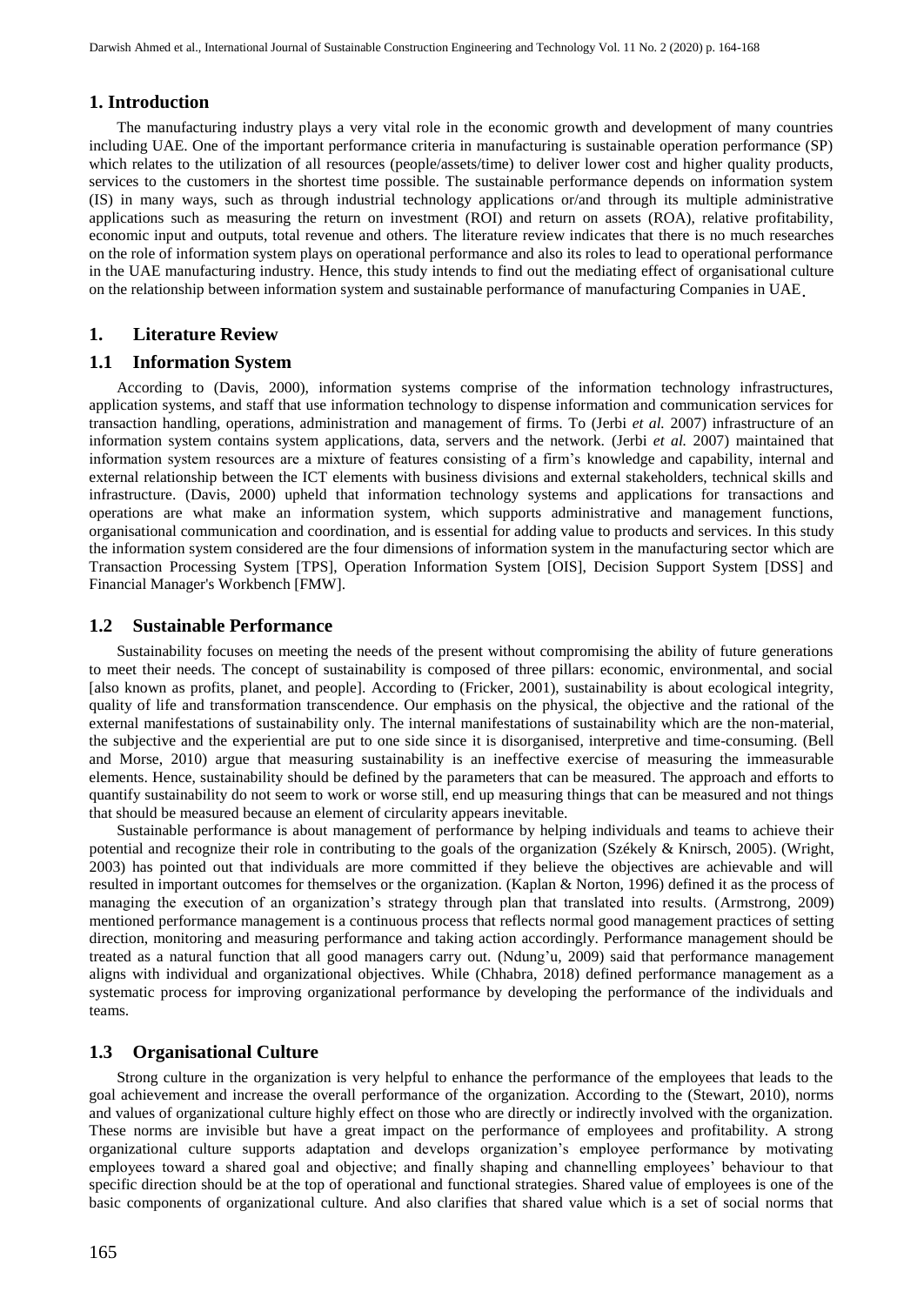define the rules or framework for social interaction and communication behaviours of organisation's members (Choi *et al.*, 2018). It is clear now that, organizational culture has influence on sustainable performance of manufacturing Companies in UAE.

# **1.4 Conceptual model**

This study intended to develop and assess mediation relationship which comprises of three major constructs namely *information system dimensions*, sustainable performance and *organizational culture* of the UAE manufacturing industry as Figure 1.



**Fig 1 - Conceptual framework model**

The mediation model as Figure 1 which comprises of independent/exogenous construct which is *information system dimensions* that consisted of four dimensions namely *Transaction Processing System* [TPS], *Operation Information System* [OIS], *Support Decision System* [SDS] and *Financial Manager's Workbench* [FMW]. The dependents/endogenous construct which is *Sustainable Performance* [SP] while the mediating construct which is the *Organizational Culture* [OC] in the environment of the UAE manufacturing industry.

#### **2. Methodology**

This research aimed at investigating the role of Information System on the Sustainable Performance of Manufacturing Companies in the UAE. The study adopted a quantitative approach where the data was collected by administering questionnaires among the operation staff of Abu Dhabi manufacturing companies and analysed using SPSS and AMOS software. This study has distributed 250 questionnaires among operations staff of manufacturing industries in the United Arab Emirates (UAE). However, 205 of the questionnaires was returned and only 200 are valid which indicates a response rate of 80%. The collected data was used to develop the mediation model which comprises of four information system dimensions act as exogenous constructs and sustainable performance acts as endogenous construct and organizational culture act as mediator to the relationship.

# **3. Modelling Analysis**

Using the AMOS graphics, the structural relationship between the constructs in the research framework model was evaluated. The initial output of the structural model shown that while other fitness indexes were achieved, however, some indexes failed to meet the acceptable level. For example, all the observed factor loadings and their corresponding square multiple regression meet the required thresholds of 0.50 and 0.30 respectively. In respect of the fit indexes, the RMSEA and p-value satisfied the criteria for acceptance while the CFI, GFI and other measures reported values below the acceptable thresholds. This suggests that model re-specifications were required.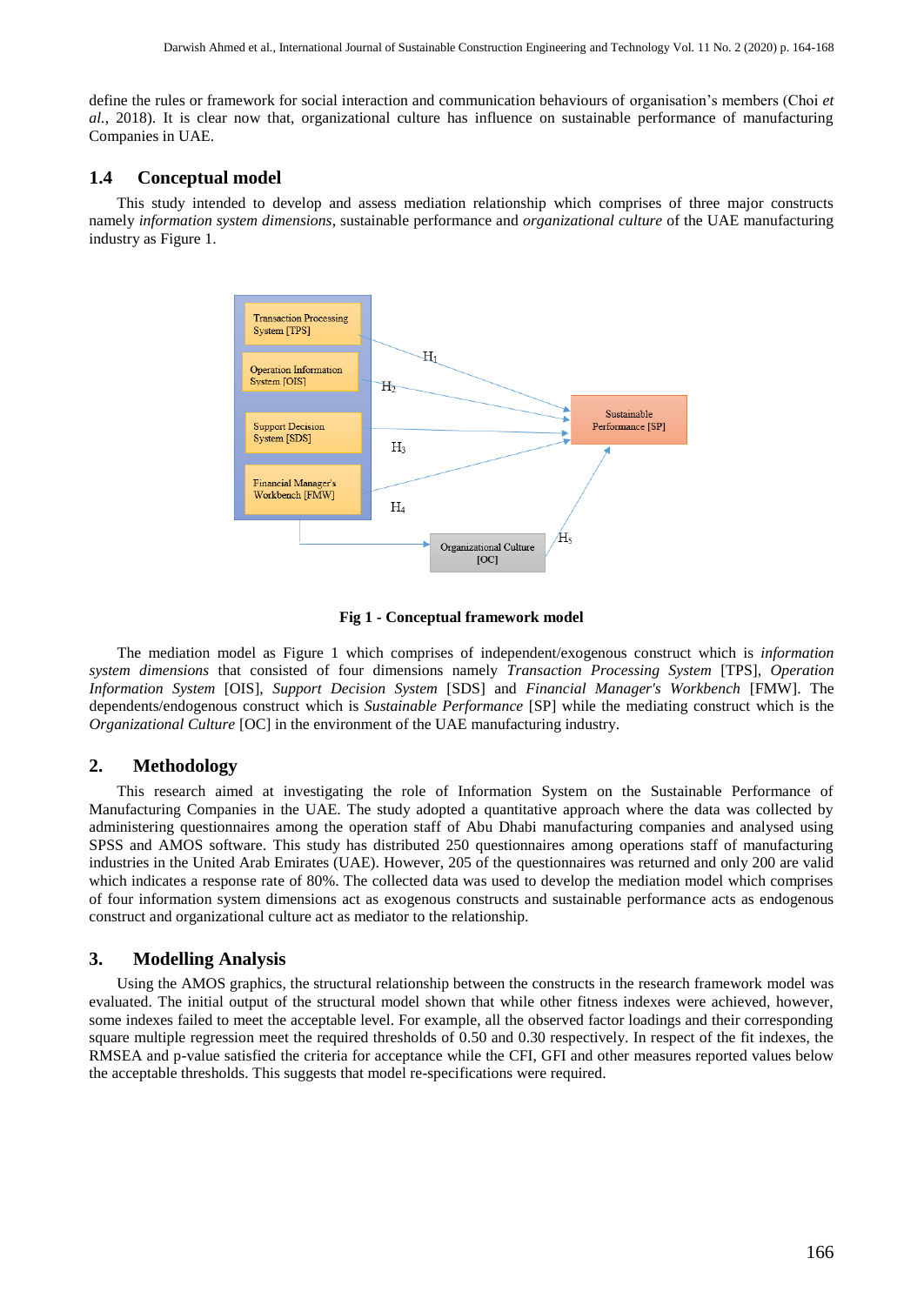

**Fig. 2 - Final structural model of the research constructs**

The final structural model as shown in the figure 2 indicates that the model satisfied all the requirements for model acceptance. The standardized regression weights squared multiple regression, and all the goodness-of-fit indexes meet the recommended thresholds. The structural model was arrived at after an iterative process of model re-specification. It shows the causal effect of the mediating (OC) on the endogenous construct (SP).

# **3.1 Direct relationship**

Given that the finalised structural model of sustainable performance of manufacturing companies in UAE as figure 1, the direct relationship between *information system* (IS) and the *sustainable performance* of manufacturing shows a good fit to the data. Inferences can be made from the model, providing empirical support for three research hypotheses as follows:

- There is a positive relationship between *Transaction Process System* (TPS) and *Organisational Culture* (OC)  $(\beta = .040, z = 2.809, p = 0.005 < 0.001, r^2 = 0.86).$
- There is a negative relationship between *Operation Information system* (OIS) and *Organisational Culture* (β = .049,  $z = 14.768$ ,  $p = 0.000 < 0.10$ ,  $r^2 = 0.86$ ).
- There is a positive relationship between *Support Decision System* (SDS) and *Organisational Culture* (β = 0.054,  $z = 1.409$ ,  $p = .159 < 0.05$ ,  $r^2 = 0.86$ ).
- There is a positive relationship between *Financial Management Workbench* (FMW) and *Organisational Culture* ( $\beta = 0.510$ ,  $z = 3.170$ ,  $p = 0.002 < 0.01$ ,  $r^2 = 0.86$ ).

For the direct relationship, it can be concluded that only two out of four information system dimension which are *Transaction Process System* positive and *Financial Management Workbench* are having positive and significant relationship with *Organisational Culture.*

# **3.2 Indirect Relationship (mediating effect)**

The mediating effect of Organisational Culture on the relationship between the four exogenous (independent) variables and the endogenous (dependent), the bootstrapping method is used. The bootstrapping method is described as the most effective method of testing mediation than the Sobel Test method [9]. The procedure involved re-sampling of the working data set between 500 and 1000 times which a sampling distribution from which the total effect, the direct effect and indirect effect estimates, and their corresponding 95% confidence interval values are produced. The algorithm also estimates the lower and upper limits as well as the two-tailed significant values for the effects. The bootstrapping results for testing the mediation effect of OC are as Table 1.

**Table 1 - Two-tailed significance of bootstrap confidence interval for indirect effect**

| <b>Path relationship</b>           | <b>Estimate</b>    | CI                  |                     |                |
|------------------------------------|--------------------|---------------------|---------------------|----------------|
|                                    | [ <i>B</i> values] | <b>Lower Bounds</b> | <b>Upper Bounds</b> | <b>P-value</b> |
| $SP \leftarrow OC \leftarrow TSP$  | .017               | $-.002$             | .000                | .067           |
| $SP \leftarrow OC \leftarrow OIS$  | .071               | .000                | .104                | .310           |
| $BSP \leftarrow OC \leftarrow SDS$ | .005               | $-.022$             | .050                | .413           |
| $BSP \leftarrow OC \leftarrow FMW$ | .009               | $-017$              | .000                | 091            |

Table 1 shows that *OC* does not mediate on the relationship between *TSP and SP* (β= .017; 95% CI: -.002~.000; p=.067). Similarly, *OC* have no mediation effect on the relationship between *OIS* and *SP* (β= .071; 95% CI: -.000~.104; p=.310). Also *OC* does not mediate on the relationship between *SDS and SP* (β= .005; 95% CI: -.022~.050; p=.413).